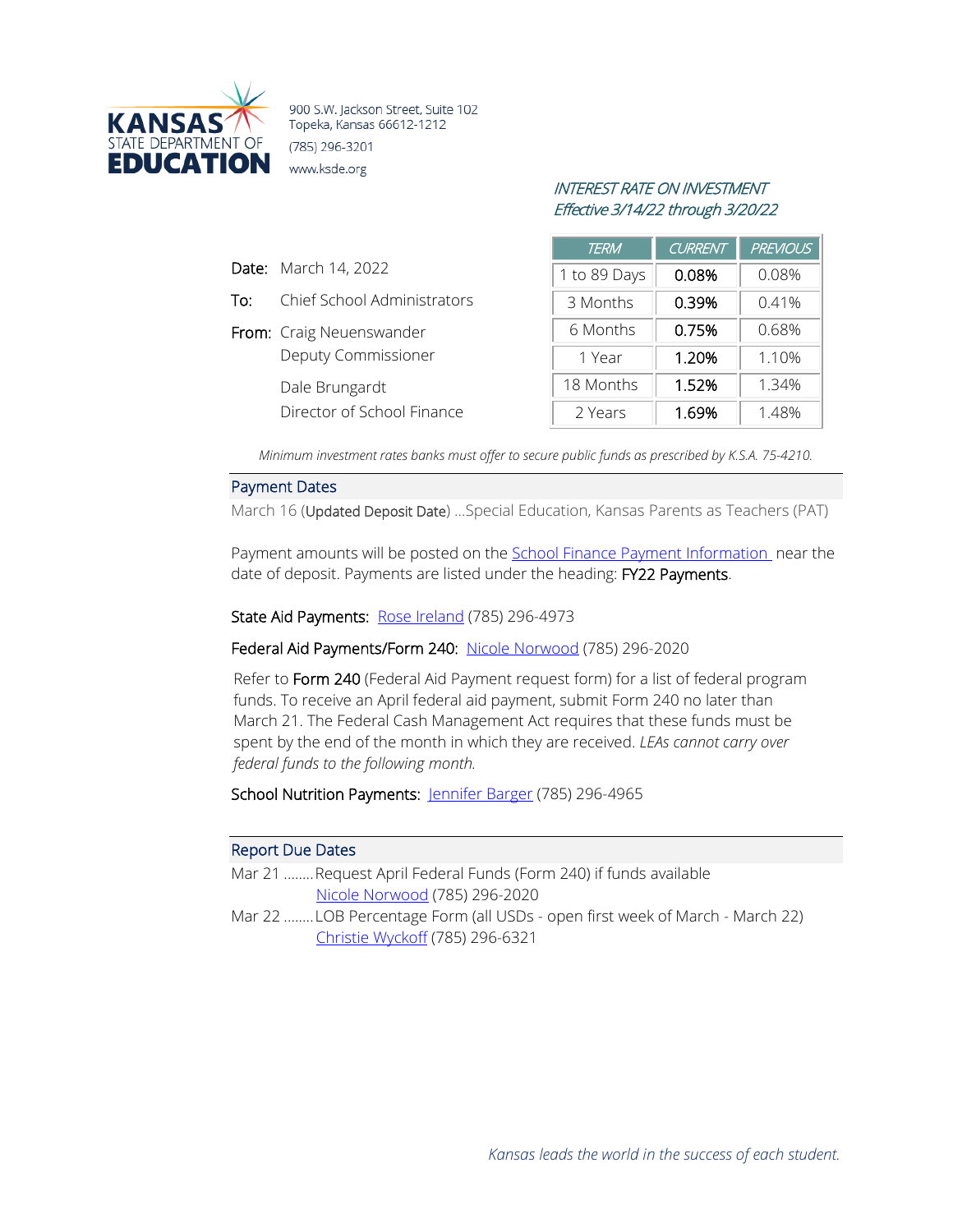## Required Transfers (General Fund and Supplemental General Fund)

[KSA 72-5151\(](https://www.ksrevisor.org/statutes/chapters/ch72/072_051_0051.html)b)(5) requires school districts to **transfer from** the General Fund to At-Risk the portion of state foundation aid that is directly attributable to the district's at-risk student weighting and high-density at-risk student weighting. This was computed on the USD Budget Software – Form 150 Table VI - based upon your estimated enrollment.

Also, KSA [72-5143\(](http://ksrevisor.org/statutes/chapters/ch72/072_051_0043.html)i)(2) requires school districts to transfer from the Supplemental General Fund (LOB) to At-Risk and Bilingual funds as noted below. This was computed on the USD Budget Software – Form 155 - based upon your estimated enrollment. These calculations do not include 4-year old at-risk, Virtual or KAMS when determining the total foundation aid.

#### Taken from KSA [72-5143:](http://ksrevisor.org/statutes/chapters/ch72/072_051_0043.html)

*(2)(A) The amount that is proportional to that amount of such school district's total foundation aid attributable to the at-risk weighting as compared to such district's total foundation aid shall be transferred from the supplemental general fund to the K-12 At-Risk fund of such school district.*

*(2)(B) The amount that is proportional to that amount of such school district's total foundation aid attributable to the bilingual weighting as compared to such district's total foundation aid shall be transferred from the supplemental general fund to the K-12 At-Risk fund of such school district.*

To view your district's General Fund and LOB transfer amounts, download the FY 2022 Legal Max spreadsheet from our homepage:

<https://www.ksde.org/Default.aspx?tabid=398>Next, click on the bottom tab "General Fund Transfers" or "LOB Transfers" to view (screen shot below).

|                                        |                                  |                     |                                                                                    | Col 1          |                                                                             | Col 2                                                                       | Col 3                 |                                            | Col 4                 |                                                                                 | Col 5                     |                                                                             | Col 6                 |                          |
|----------------------------------------|----------------------------------|---------------------|------------------------------------------------------------------------------------|----------------|-----------------------------------------------------------------------------|-----------------------------------------------------------------------------|-----------------------|--------------------------------------------|-----------------------|---------------------------------------------------------------------------------|---------------------------|-----------------------------------------------------------------------------|-----------------------|--------------------------|
|                                        | 3/14/2022                        |                     |                                                                                    |                |                                                                             |                                                                             |                       |                                            | (Info Only)           |                                                                                 | (Info Only)               |                                                                             | (Info Only)           |                          |
| <b>District Name</b><br>USD#<br>County |                                  |                     | <b>FTE Enroll (excl</b><br>4yr old at-risk &<br>virtual)<br>9/20/2018<br>2/20/2019 |                | FTE Enroll (exc.<br>4vr old at-risk &<br>virtual)<br>9/20/2019<br>2/20/2020 | FTE Enroll (excl<br>4yr old at-risk &<br>virtual)<br>9/20/2020<br>2/20/2021 |                       | 4vr old at-risk<br>& virtual)<br>9/20/2021 |                       | FTE Enroll (excl FTE Enroll (excl<br>4vr old at-risk<br>& virtual)<br>2/20/2022 |                           | FTE Enroll (excl<br>4yr old at-risk &<br>virtual)<br>9/20/2021<br>2/20/2022 |                       |                          |
| Tota $\tau$                            | ▼                                | <b>STATE TOTALS</b> |                                                                                    | 7465.360.5     |                                                                             | 465.079.8                                                                   | $\frac{446,859.9}{ }$ |                                            | $\frac{448,332.4}{9}$ |                                                                                 | 7638.0                    |                                                                             | $\frac{448.970.4}{9}$ | $\overline{\phantom{a}}$ |
| 101                                    | Neosho                           | Erie-Galesburg      |                                                                                    | 491.5          |                                                                             | 467.0                                                                       | 422.5                 |                                            |                       | 419.0                                                                           | 0.0                       |                                                                             |                       | 419.0                    |
| 102                                    | Gray                             | Cimmaron-Ensign     |                                                                                    | 659.1          |                                                                             | 654.4                                                                       | 633.0                 |                                            |                       | 626.5                                                                           | 0.0                       |                                                                             |                       | 626.5                    |
| 103                                    | Cheyenne                         | Chevlin             |                                                                                    | 126.5          |                                                                             | 143.0                                                                       | 144.0                 |                                            | 144.8                 |                                                                                 | 0.0                       |                                                                             |                       | 144.8                    |
| 105                                    | Rawlins<br><b>Rawlins County</b> |                     |                                                                                    | 353.9<br>364.0 |                                                                             | 341.0                                                                       |                       | 361.4                                      |                       | 0.0                                                                             |                           | 361.4                                                                       |                       |                          |
|                                        |                                  | 2022 Legal Max      | Transportation                                                                     |                |                                                                             | <b>General Fund Transfers</b>                                               | <b>LOB Transfers</b>  |                                            | LOB <sub>%</sub>      |                                                                                 | <b>Military Provision</b> |                                                                             | <b>Audit Values</b>   |                          |

These spreadsheets compute the required amount of General Fund and LOB funds to transfer to the K-12 At-Risk fund and Bilingual fund. Please take into consideration these transfer calculations are subject to change pending the final special education aid as determined June 1. These transfers should occur in FY 2022 (no later than June 30).

In the "Audited" column (far right), if an "A" appears, your audit has been processed. Please contact our office if you have additional questions at (785) 296-3872.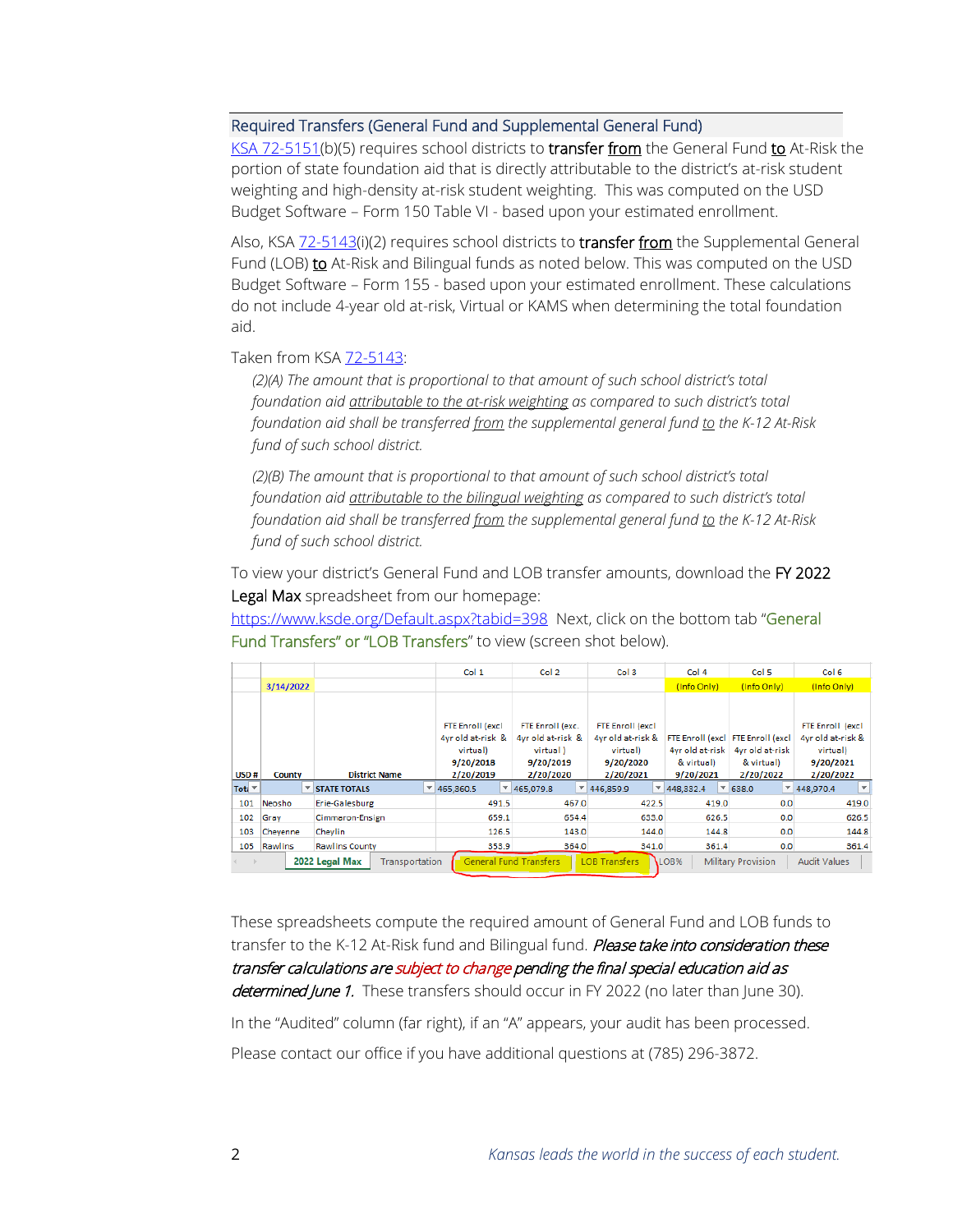### FY2023 General Fund Budget Estimates (repeat Jan 31 Interest Letter)

To download the FY2023 general fund budget estimates, go to the School Finance – What's New homepage at the following link: [https://www.ksde.org/Agency/Fiscal-and-](https://www.ksde.org/Agency/Fiscal-and-Administrative-Services/School-Finance/Whats-New)[Administrative-Services/School-Finance/Whats-New](https://www.ksde.org/Agency/Fiscal-and-Administrative-Services/School-Finance/Whats-New)

#### FY2023 Estimated General Fund Budget for USDs (Jan 18, 2022)

- 2021-22 and 2022-23 est. general fund budget authority
- 2022-23 est. special education state aid increase Cover [memo](https://www.ksde.org/Portals/0/School%20Finance/Action%20Items/SF22-008--CX--est%20inc%20GF%20budget%20authority.pdf?ver=2022-01-27-135716-420) (PDF)

[Computer](https://www.ksde.org/Portals/0/School%20Finance/Action%20Items/SF22-008.xlsx?ver=2022-01-26-165217-970) Printout SF22-008 (Excel)

Since enrollment data and weightings are not available for the 2022-23 school year, the printout was based on unaudited information for the 2021-22 school year. If your district will experience a change in enrollment, that should be taken into consideration locally to accommodate for changes in the weightings. To view the FY2022 weightings used to estimate for FY2023, unhide Excel Columns Y through AG. These projections are subject to change when school districts prepare their 2022-23 general fund budgets and should only be used as an estimation.

If you have budget questions, please contact School Finance:

- − Dale Brungardt (785) 296-3872 [DBrungardt@ksde.org](mailto:DBrungardt@ksde.org)
- − Sara Barnes (785) 296-4972 [sbarnes@ksde.org](mailto:sbarnes@ksde.org)
- − Craig Neuenswander (785) 296-3871 [cneuenswander@ksde.org](mailto:cneuenswander@ksde.org)

#### Debt Recovery Program

More than 100 school districts currently participate in the Kansas Setoff Program. This is a State of Kansas debt recovery system operated by the Department of Administration. The program collects monies owed to state municipalities by withholding money from State payments issued to individuals or businesses (i.e. income tax refunds, lottery winnings, unclaimed property, state payroll, etc.)

To participate, the debt must be \$25 or more and the school district must have made at least three collection attempts prior to submitting the debt to the Setoff Program. For information how to start using the Setoff Program:

Website[: https://admin.ks.gov/offices/oar/setoff-program](https://admin.ks.gov/offices/oar/setoff-program) Phone: (785) 296-4628 Email[: KSSetoff@ks.gov](mailto:KSSetoff@ks.gov)